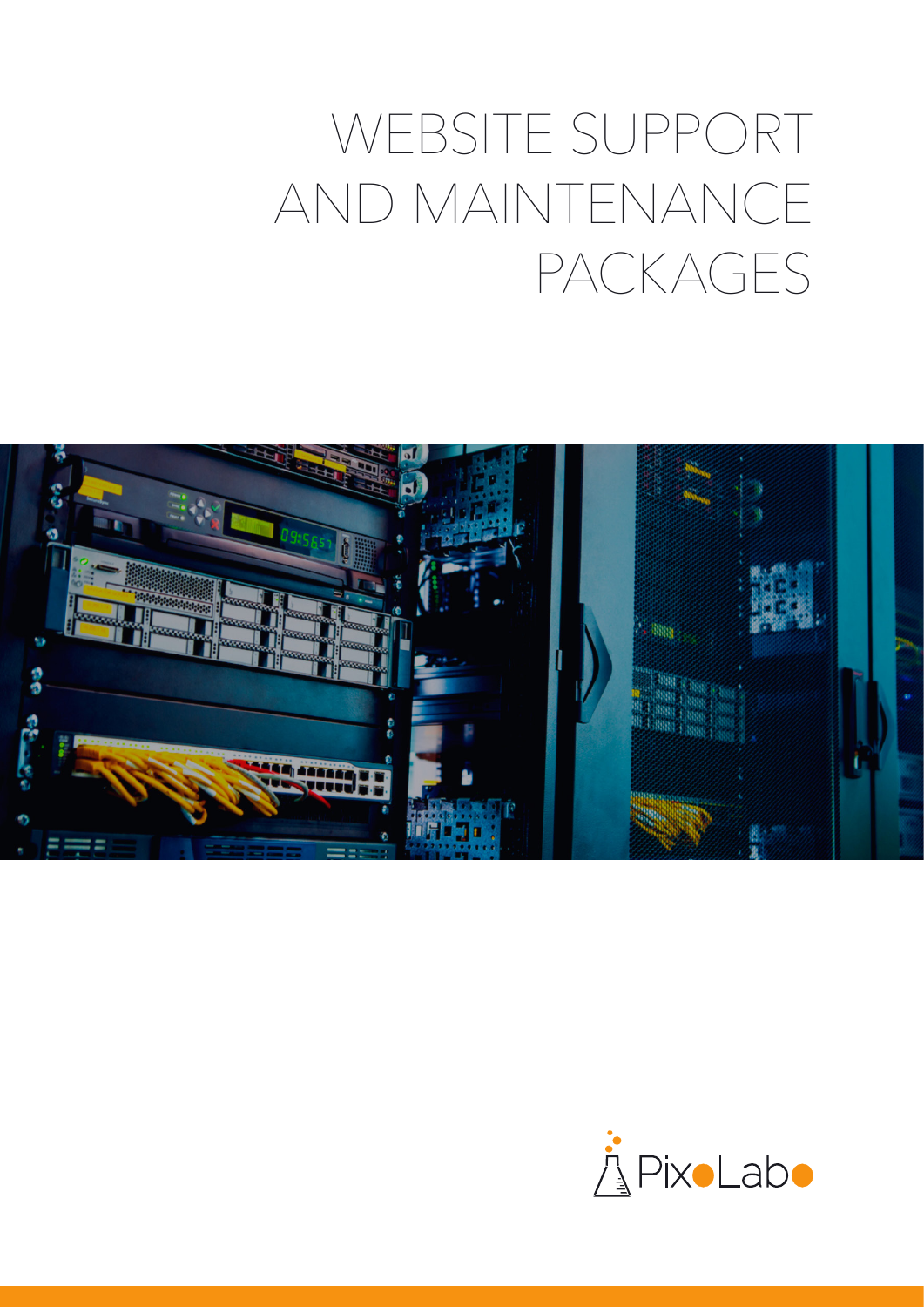## LET US HELP YOU KEEP OUR WEBSITE WORKING

Getting a great website designed and built is only part of the solution for your company's online presence. What every business should have to back this up, is a reactive and responsive web support service, post launch.

Problems can and do occur from time-to-time, as web-based technology is fast-paced and continually changing. On top of this, there will always be those occasions when you will want to make urgent changes to your site prior to an important presentation, business meeting or when your products or services change.

At PixoLabo, we can offer your business a cost effective service to help ensure your business receives the technical support it deserves. We offer a range of website support and maintenance services to suit your requirements and budget, helping you to keep your website up-todate. Our team will work with you to ensure that we provide a real-time solution that is measurable for your aims and objectives.

We look forward to helping you meet and exceed your online objectives.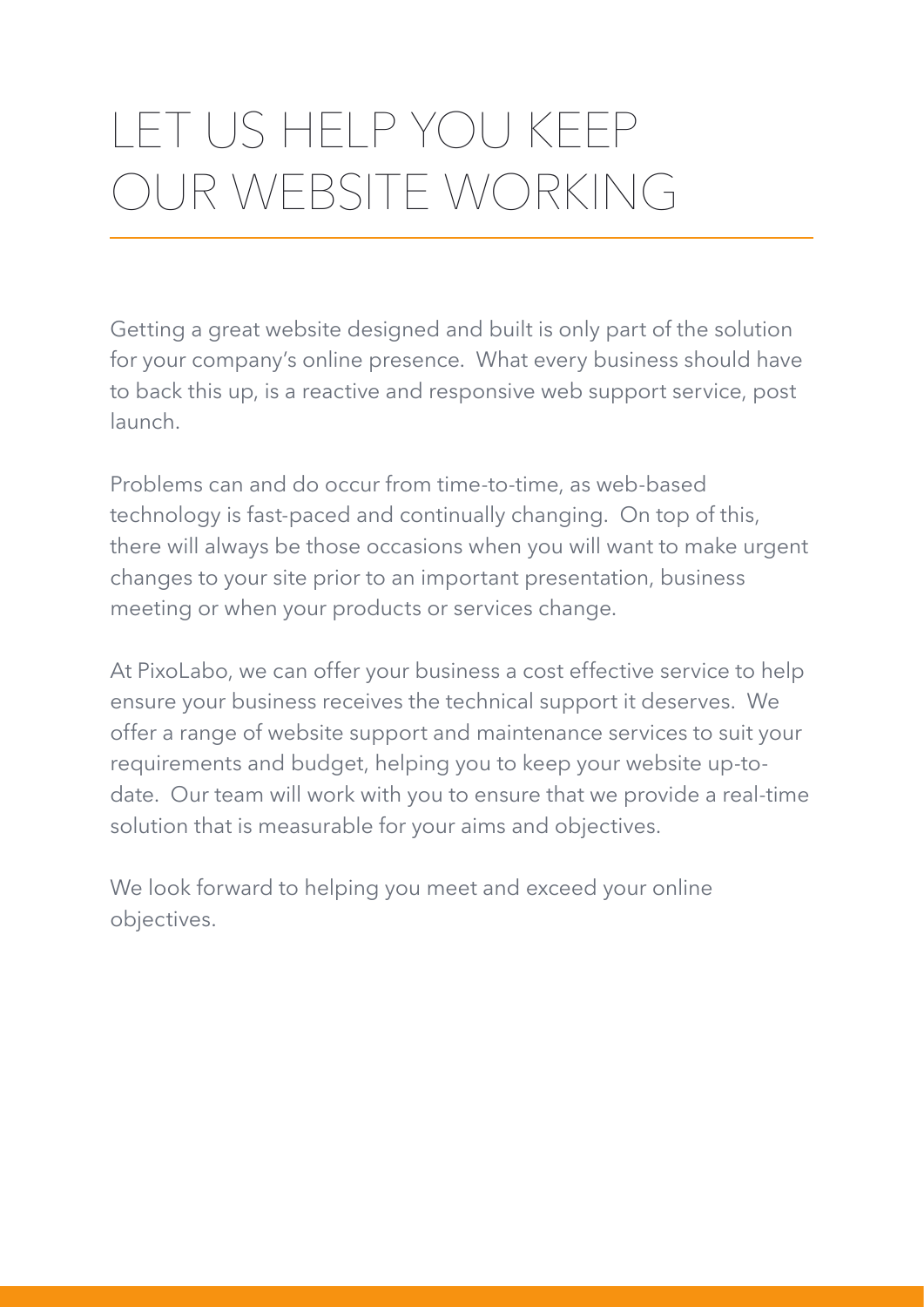## WEBSITE SUPPORT AND MAINTENANCE PACKAGES

### Pay-Per Incident Support - US\$ 95.00 per hour

Need occasional help updating or adding something to your website? This service is perfect for you.

- No monthly commitment. Use this service occasionally or as often as you need it.
- 5-8 business days turn around time.

#### Essential Website Support - US\$ 95.00 per Month

- Email Support: Send us an email when you have questions about your website and we will assist you with either written or telephone instructions.
- Up to 1 hour work on your site each month for minor changes to existing website content with all text and images supplied to us digitally. (*Unused hours do not rollover*).
- Monthly back-up of your database and site content.
- 5-7 business days turn around time.
- Additional time billed at US\$ 75.00 per hour.
- Minimum 12 month contract

#### Premium Website Support - US\$ 195.00 per month

In addition to the services offered in our Essential Website Support package you will also receive:

- Up to 2 hours work on your site each month for changes to existing website content with all text and images supplied to us digitally. If you're pressed for time or resources, we can help you add or edit content on your website, with all text and images supplied to us digitally (*Unused hours do not rollover*).
- Weekly back-up of your database and site content.
- Weekly security audit & scan of site-wide files to secure and protect against your site being hacked.
- CMS Updates: We'll update your website when a new, stable release, of the CMS is available.
- Extension Updates: Updates to the latest stable release of supported extensions if required.

(*Depending on the framework your site is built in, this may require a yearly license fee for some extensions - invoiced separately.*)

- 3-5 business days turn around time.
- Additional time billed at discounted rate of US\$ 65.00 per hour.
- Minimum 6 month contract.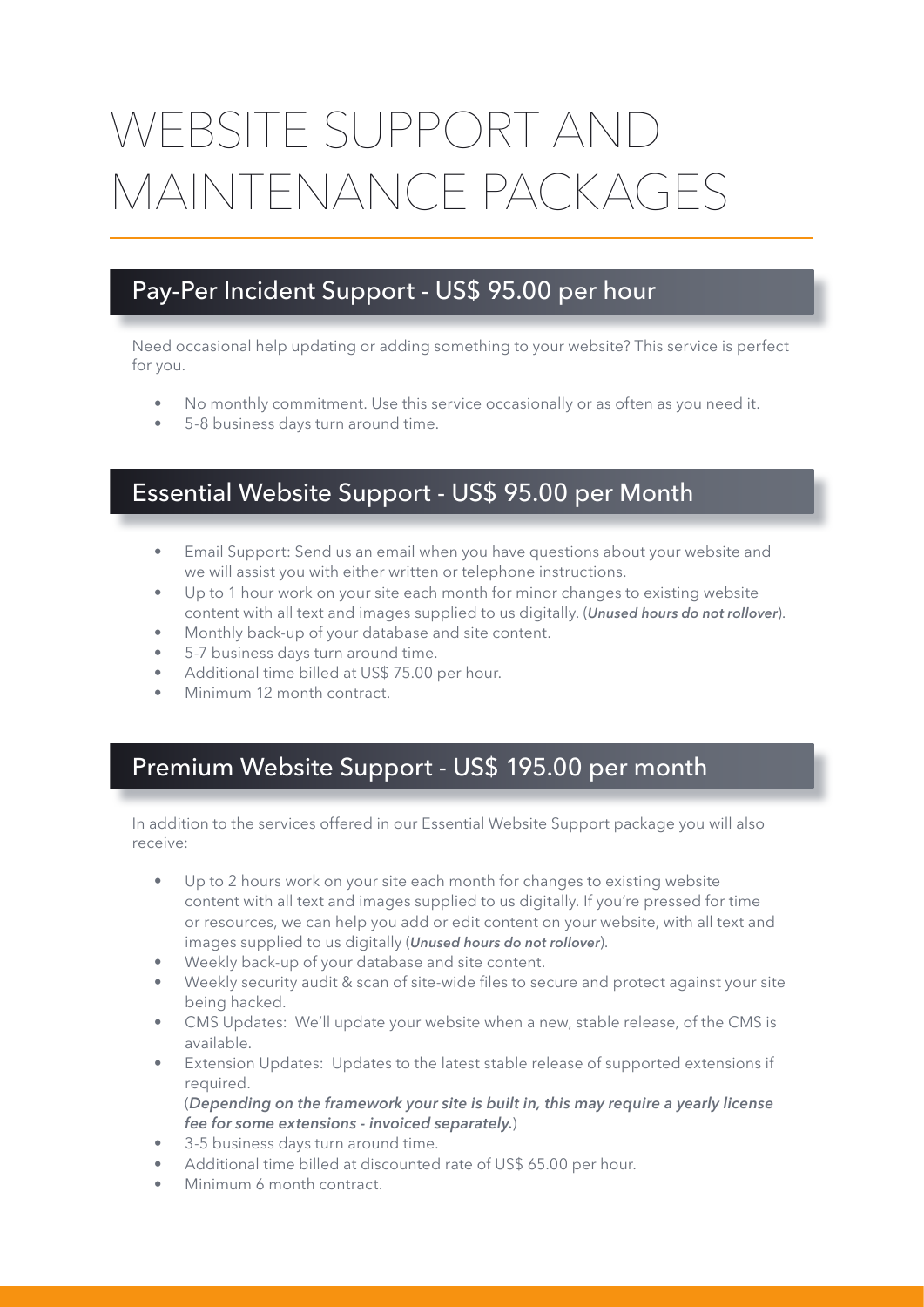### Platinum Website Support - US\$ 375.00 per month

In addition to the all services and features offered in our Premium Website Support package you will also receive:

- Daily back-up of your database and site content.
- Daily security audit & scan of site-wide files to secure and protect against your site being hacked.
- Up to 4 hours work on your site each month for changes to existing website content with all text and images supplied to us digitally. If you're pressed for time or resources, we can help you add or edit content on your website, with all text and images supplied to us digitally (*Unused hours do not rollover*).
- Up to 2 hours of support for SEO updates each month. If you are concerned about your search visibility and rankings we can work with you to add new content, link building, and fine-tune your on-page and on-site SEO, with all required text and images supplied to us digitally (*Unused hours do not rollover*). (*Depending on the framework your site is built in, this may require a yearly license fee for some extensions - invoiced separately.*)
- Up to 2 hours of support for website pagespeed and performance optimization each month. If your website is not loading fast enough, or you experience other performance related issues, we will work with you to optimize your images, remove performance bottlenecks, and implement other site performance strategies as required (*Unused hours do not rollover*).

(*Depending on your site, this may require a yearly license fee for required thirdparty services or extensions - invoiced separately.*)

- 1-3 business days turn around time.
- Additional time billed at discounted rate of US\$ 55.00 per hour.
- Minimum 6 month contract

### Website Support Package Add-Ons

The following add-ons can be added to any of our website support packages at any time on a pro-rated basis.

- Branded email accounts Setup Fee US\$ 75.00 plus US\$ 15.00 / month each.
- Spam protection US\$ 7.50 / month
- Comment monitoring and approval US\$ 35.00 / month.
- Real-time uptime monitoring and reporting US\$ 50.00 / month
- Page speed monitoring and reporting US\$ 5.00 / monthly, US\$ 15.00 / weekly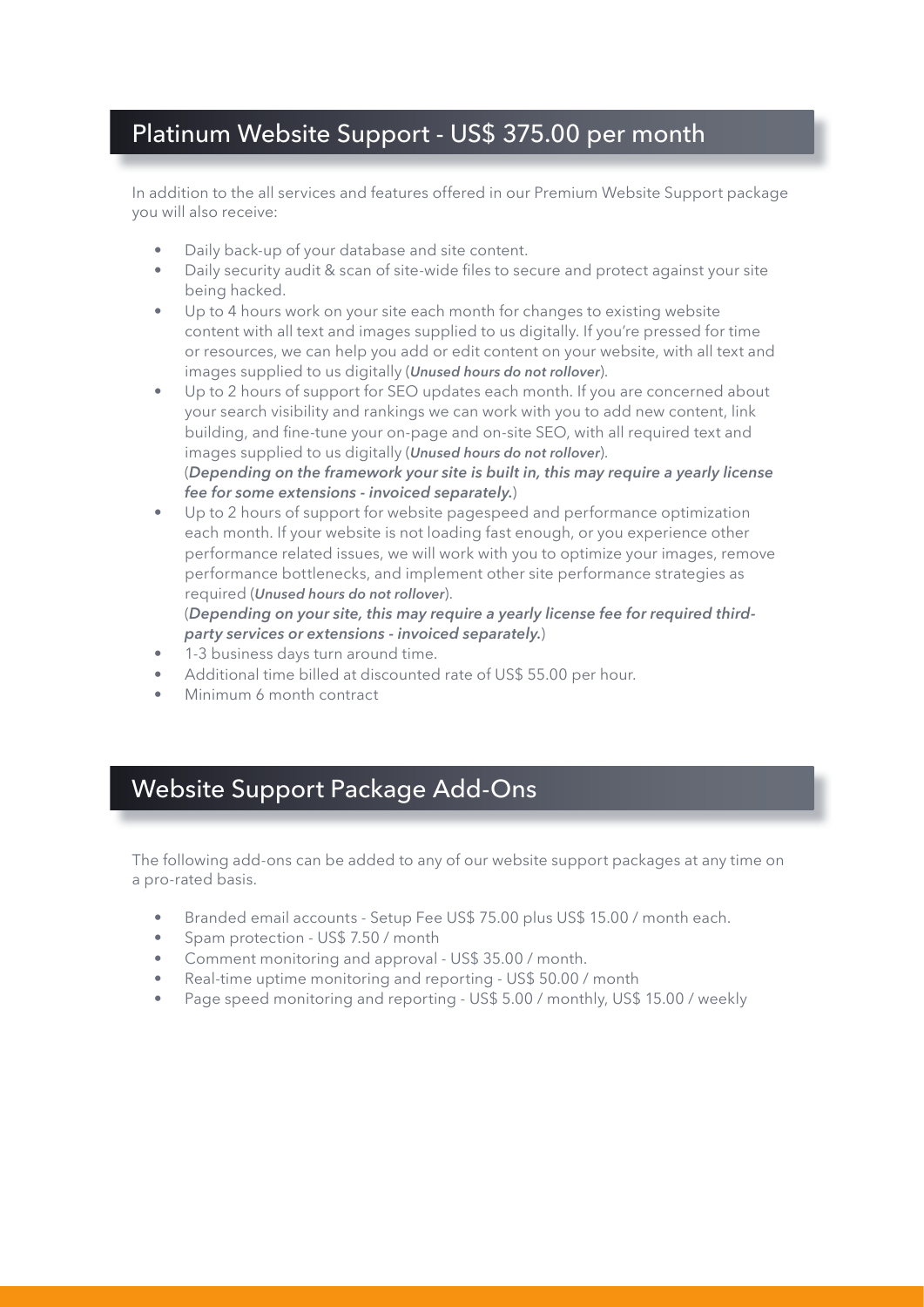## SUPPORT COMPARISON

|                               | <b>Essential</b>  | Premium                  | Platinum                |
|-------------------------------|-------------------|--------------------------|-------------------------|
| <b>Email Support</b>          | $\mathbf{v}$      | $\overline{\mathbf{v}}$  | $\overline{\mathbf{v}}$ |
| Hours per Month               | 1/2               | 1                        | $\overline{2}$          |
| <b>Changes to Content</b>     |                   | V                        |                         |
| <b>CMS Updates</b>            |                   | $\overline{\mathscr{L}}$ | $\overline{\mathbf{v}}$ |
| <b>Extension Updates</b>      |                   | $\overline{\mathscr{L}}$ | v                       |
| Site Backup                   | Daily             | Daily                    | Daily                   |
| Site Audit / Malware Scan     |                   | Weekly                   | Daily                   |
| <b>SEO Updates</b>            |                   |                          | $\overline{\mathbf{v}}$ |
| Performance Improvements      |                   |                          |                         |
| <b>Turnaround Time</b>        | 5-7 Days          | 3-5 Days                 | 1-3 Days                |
| <b>Additional Hourly Rate</b> | US\$ 75.00        | US\$ 65.00               | US\$ 55.00              |
| <b>Contract Terms</b>         | 12 Months         | 6 Months                 | 6 Months                |
| <b>Monthly Cost</b>           | <b>US\$ 95.00</b> | <b>US\$ 195.00</b>       | <b>US\$ 375.00</b>      |

Our Pay-Per Incident Support can be used at anytime, just email support@pixolabo.com and let us know what you need.

To sign-up to one of our Monthly Support Packages, contact us by emailing support@pixolabo.com to discuss your requirements.

Support is only offered during office hours of 9am to 5.00pm Monday to Friday. It does not cover periods when the office is closed, including weekends, national holidays and the annual office closures during Golden Week, Obon, and over the New Years Holiday period. (**Dates will be announced**).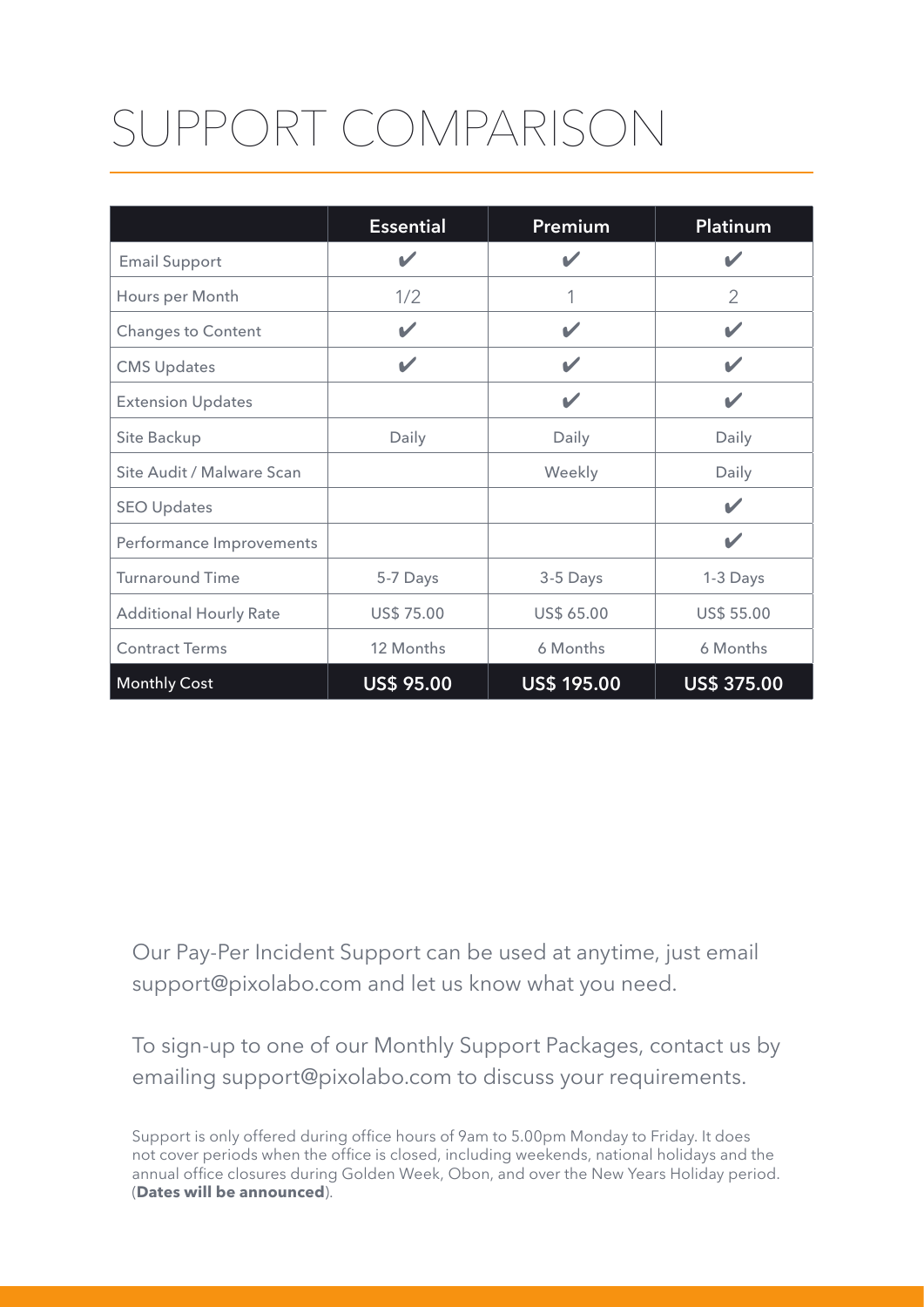### E-COMMERCE SUPPORT AND MAINTENANCE PACKAGES

### Pay-Per Incident Support - US\$ 125.00 per hour

Need occasional help updating or adding something to your e-commerce store? This service is perfect for you.

- No monthly commitment. Use this service occasionally or as often as you need it.
- 5 business days turn around time.

### Essential E-Commerce Support - US\$ 225.00 per Month

- Email Support: Send us an email when you have questions about your website and we will assist you with either written or telephone instructions.
- Up to 1 hour work on your site each month for changes to existing website content with all text and images supplied to us digitally. If you're pressed for time or resources, we can help you add or edit content on your website, with all text and images supplied to us digitally (*Unused hours do not rollover*).
- Up to 1 hour of support for e-commerce product updates each month. If you're pressed for time or resources, we can help you add or edit products on your website, with all text and images supplied to us digitally (*Unused hours do not rollover*).
- Daily back-up of your e-commere site, data base, products, and content.
- Weekly security audit & scan of site-wide files to secure and protect against your site being hacked.
- Platform Updates: We'll update your website when a new, stable release, of your CMS and e-commerce platform is available.
- Extension Updates: Updates to the latest stable release of supported extensions if required.

(*Depending on the framework your site is built in, this may require a yearly license fee for some extensions - invoiced separately.*)

- 3-5 business days turn around time.
- Additional time billed at our hourly rate of US\$ 75.00 per hour.
- Minimum 6 month contract.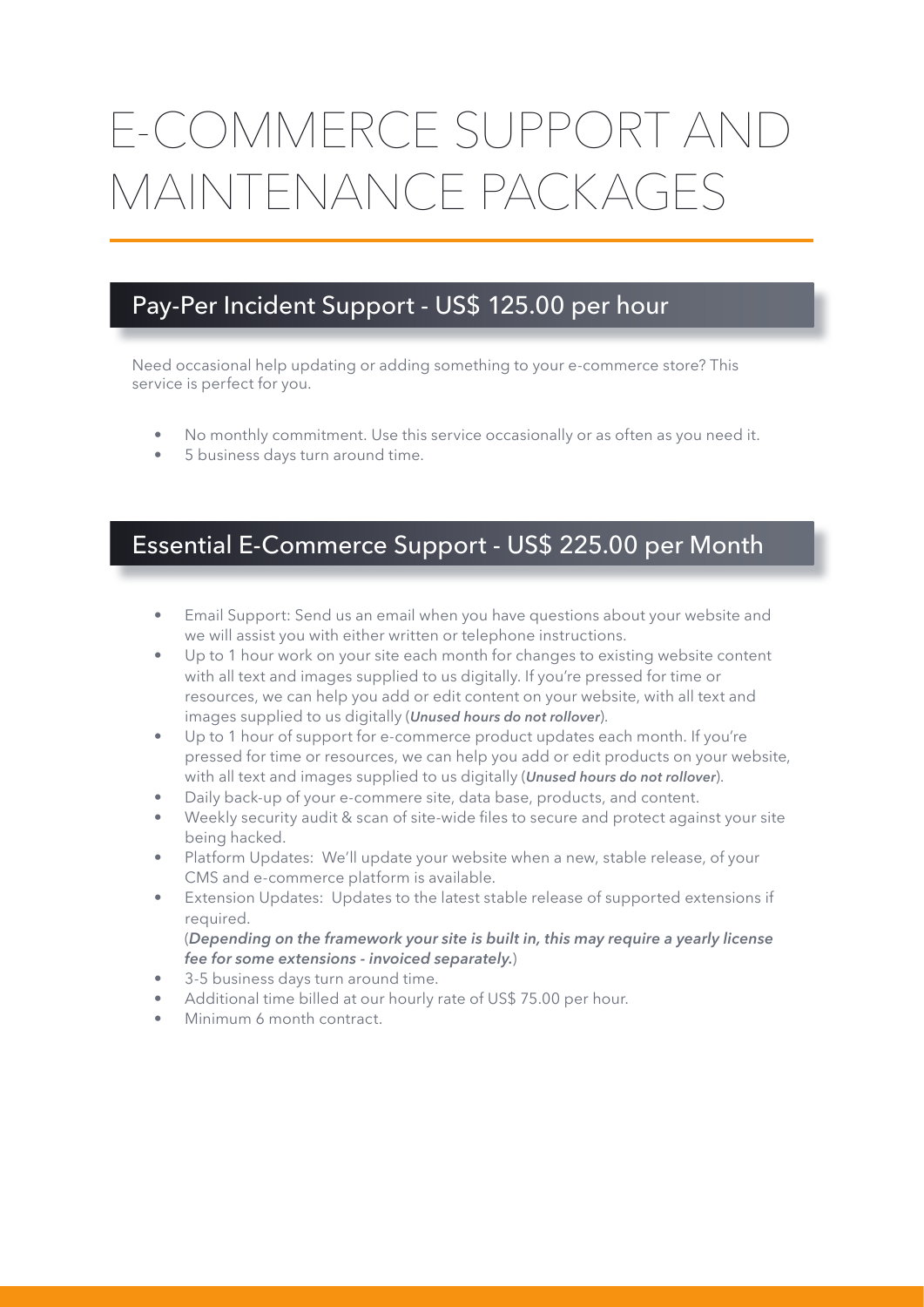### Premium E-Commerce Support - US\$ 425.00 per month

In addition to the services offered in our Essential E-Commerce Support package you will also receive:

- Up to 2 hours work on your site each month for changes to existing website content with all text and images supplied to us digitally. If you're pressed for time or resources, we can help you add or edit content on your website, with all text and images supplied to us digitally (*Unused hours do not rollover*).
- Up to 2 hours of support for e-commerce product updates each month. If you're pressed for time or resources, we can help you add or edit products on your website, with all text and images supplied to us digitally (*Unused hours do not rollover*).
- Daily back-up of your e-commere site, data base, products, and content
- Daily security audit & scan of site-wide files to secure and protect against your site being hacked.
- Up to 2 hours of support for SEO updates each month. If you are concerned about your search visibility and rankings we can work with you to optimize product listings and descriptions, link building, and fine-tune your on-page and on-site SEO, with all required text and images supplied to us digitally (*Unused hours do not rollover*). (*Depending on the framework your site is built in, this may require a yearly license fee for some extensions - invoiced separately.*)
- Up to 2 hours of support for website pagespeed and performance optimization each month. If your website is not loading fast enough, or you experience other performance related issues, we will work with you to optimize your images, remove performance bottlenecks, and implement other site performance strategies as required (*Unused hours do not rollover*).

(*Depending on your site, this may require a yearly license fee for required thirdparty services or extensions - invoiced separately.*)

- 1-3 business days turn around time.
- Additional time billed at discounted rate of US\$ 55.00 per hour.
- Minimum 6 month contract.

### E-Commerce Support Package Add-Ons

The following add-ons can be added to any of our e-commerce support packages at any time on a pro-rated basis.

- Sales and order tracking US\$ 125.00 / monthly, US\$ 325.00 weekly, US\$ 1,750.00 daily
- Complete store management US\$ 2,500.00 / month
- Product image optimization US\$ 12.50 / image (*10 image minimum*)\*
- Branded email accounts Setup Fee US\$ 75.00 plus US\$ 15.00 / month each.
- Spam protection US\$ 10.00 / month
- Comment monitoring and approval US\$ 75.00 / month.
- Real-time uptime monitoring and reporting US\$ 75.00 / month
- Page speed monitoring and reporting US\$ 5.00 / monthly, US\$ 15.00 / weekly

\* Product image optimization services are billed at the time service is provided.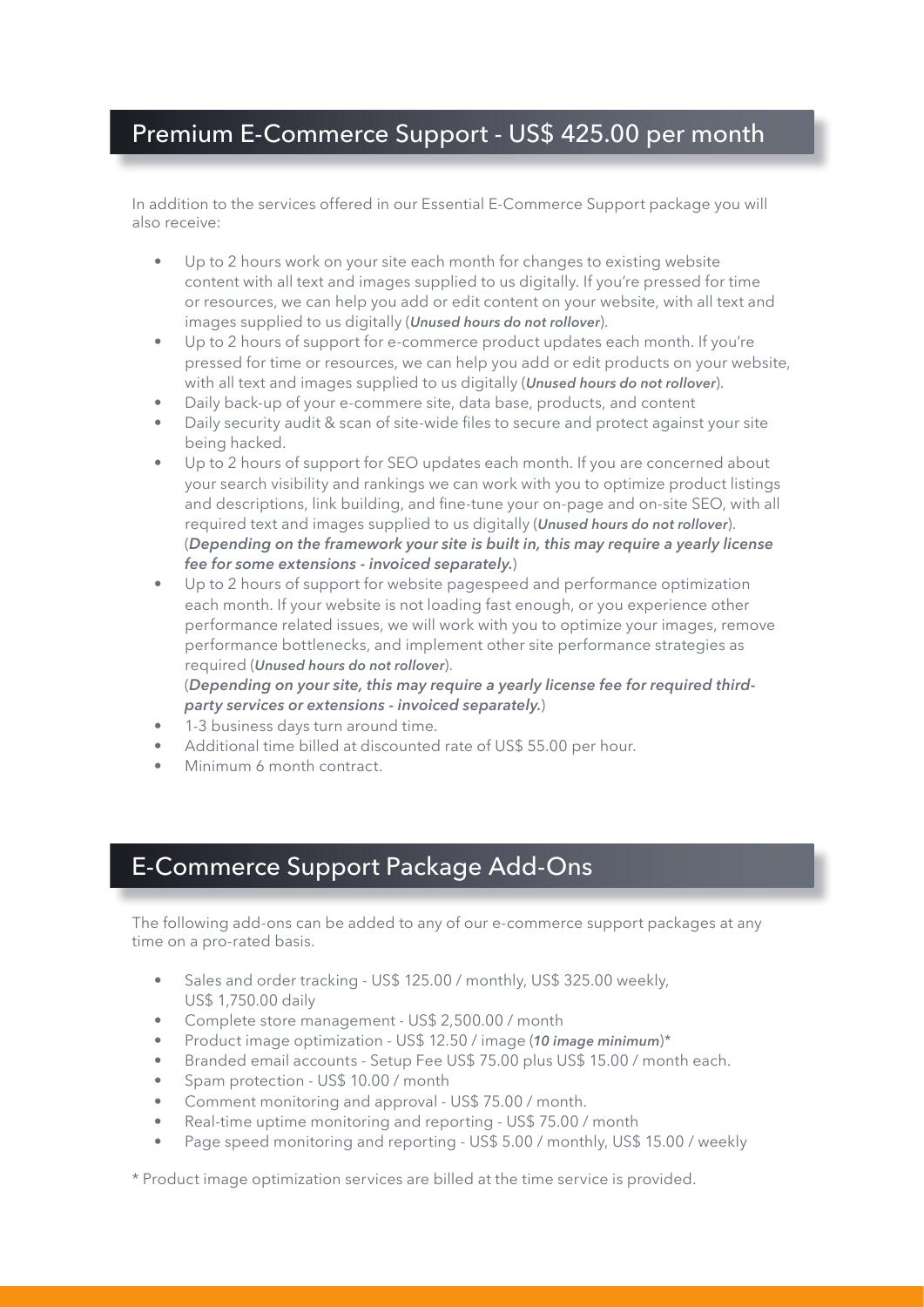## SUPPORT COMPARISON

|                               | <b>Essential</b>     | Premium              |
|-------------------------------|----------------------|----------------------|
| <b>Email Support</b>          | $\mathbf{v}$         | $\checkmark$         |
| Hours per Month               | 1                    | $\overline{2}$       |
| <b>Changes to Content</b>     | $\blacktriangledown$ | $\blacktriangledown$ |
| <b>Product Updates</b>        | $\mathbf{z}$         | V                    |
| <b>CMS Updates</b>            | V                    | V                    |
| <b>Extension Updates</b>      | $\mathbf{v}$         | V                    |
| Site Backup                   | Daily                | Daily                |
| Site Audit / Malware Scan     | Weekly               | Daily                |
| <b>SEO Updates</b>            |                      | $\boldsymbol{\nu}$   |
| Performance Improvements      |                      | V                    |
| <b>Turnaround Time</b>        | 3-5 Days             | 1-3 Days             |
| <b>Additional Hourly Rate</b> | US\$ 75.00           | US\$ 55.00           |
| <b>Contract Terms</b>         | 6 Months             | 6 Months             |
| <b>Monthly Cost</b>           | <b>US\$ 225.00</b>   | US\$ 425.00          |

Our Pay-Per Incident Support can be used at anytime, just email support@pixolabo.com and let us know what you need.

To sign-up to one of our Monthly E-Commerce Support Packages, contact us by emailing support@pixolabo.com to discuss your requirements.

Support is only offered during office hours of 9am to 5.00pm Monday to Friday. It does not cover periods when the office is closed, including weekends, national holidays and the annual office closures during Golden Week, Obon, and over the New Years Holiday period. (**Dates will be announced**).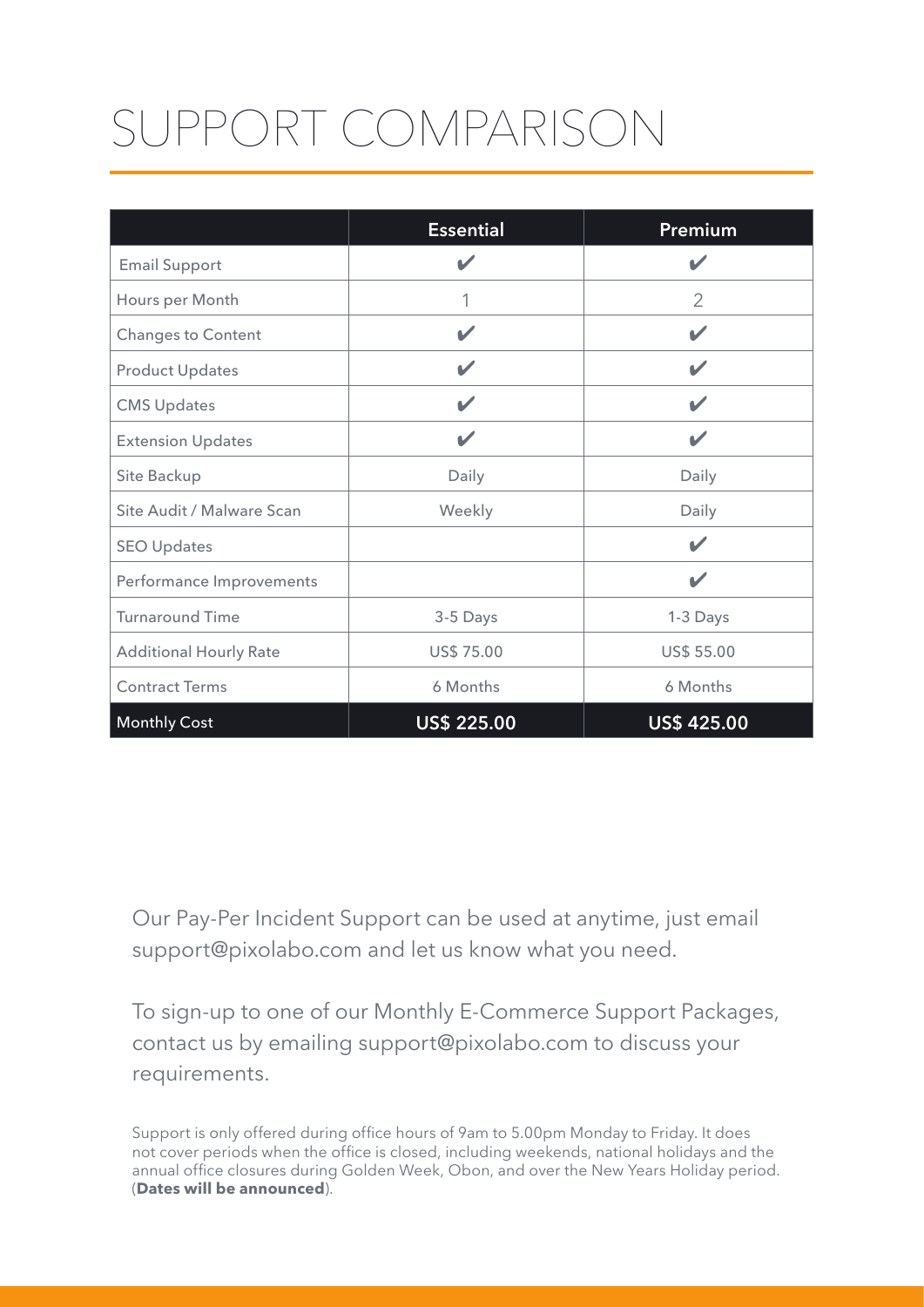## WEBSITE AND E-COMMERCE-SUPPORT POLICIES

We define "Maintenance and Support" as keeping the web site current. It is not intended to include a new design of your current website.

We maintain a current backup, and archive all submitted files for your website.

We reserve the right to distinguish between "**updates**" and "**new designs**". Changing existing images and/or updating existing text content are considered updates and included in our maintenance packages as stated. Changing the navigation, the adding of new pages, graphic changes, buttons, website functionality, etc., are considered new designs and charged accordingly to our hourly design rate.

IT and technical support services, such as domain and DNS support, email set-up and configuration, installing and configuring plugins and extensions, etc., are **NOT** included in our support packages, and billed at our regular hourly rate.

It is the client's responsibility to review updates and notify us of any necessary changes that we need to make. There will be no charge for any errors on our part. However, if a change needs to be made due to client error, the regular hourly update fees will be charged. Your rate is calculated on the total time involved in completing the updates.

Updates should be provided electronically (by email) as much as possible. Attachments should be in text format (.txt or Word .doc formats are fine). Send digitized pictures and graphics in common formats such as .jpg, .png, .ai, .psd, .eps, etc. Updates may **NOT** be sent by postal mail or by fax.

Your website may be using third-party extensions and/or services. We have no control over what third party sites do and take no responsibility for loss of information due to actions of these sites. Any changes to your site stemming from requirements and/or changes of these third party components and services will be billed at the normal maintenance rate.

Unless specifically stated in writing our support packages do **NOT** include any applicable costs and fees charged by third-party service providers. We will invoice clients separately for any applicable third-party charges and fees. Clients may also purchase their own third-party extensions or services and provide us with the extensions or functionality to be installed or configured for their site or e-commerce store.

In order to provide maintenance and support services we will require full admin level access to your website or e-commerce store.

In order to provide maintenance and support services we may require access to client email, domain registrar, search analytics, payment service provider, email marketing, social media or other accounts. In that case we will inform the client via email why and for how long such access is required.

Clients wishing to terminate any support contract must inform us via email no less than 30 days before the end of their current service contract. If the client website is hosted by us any service contract will be converted to the corresponding website or e-commerce hostingonly contact at the end of the current contract period.

Clients wishing to terminate a service contract and/or move their website or e-commerce store will be charged a website migration fee depending on the size and nature of their website or e-commerce store.